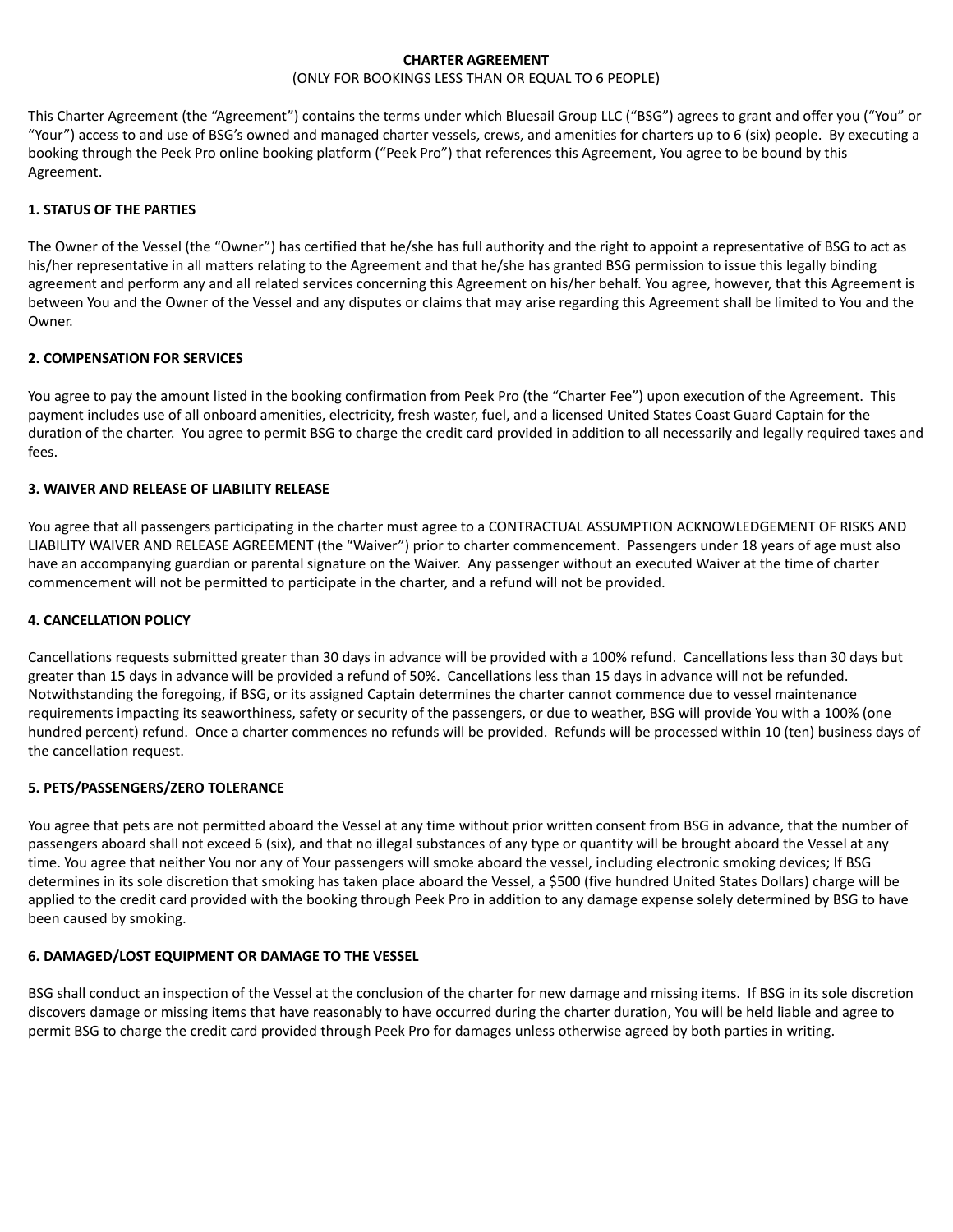# **7. NOTICES**

If to BSG:

Bluesail Group LLC 7005 Shrimp Road Key West, FL 33040 email: [scott@bluesailcharter.com](mailto:scott@bluesailcharter.com) Telephone: (813) 601-5243

## **8. SEVERABILITY**

If any provision of this agreement shall be construed as void, then the remainder of the agreement shall not be affected thereby.

## **9. ENTIRE AGREEMENT**

This agreement and all associated Waivers shall constitute the entire Agreement between You and BSG, including but not limited to their heirs, executors, administrators, contractors, or assignees. This agreement supersedes all prior discussions, agreements, and understandings of any nature between You and BSG and may not be changed, modified, or added to, unless as set forth in a subsequent written addendum signed by both parties. You agree and expressly stipulate that this Agreement shall survive the termination of any completed charter and shall not be merged in or otherwise affected by subsequent agreements with other parties except as expressly stated herein. The agreement shall be governed and interpreted in accordance with the laws of the State of Florida.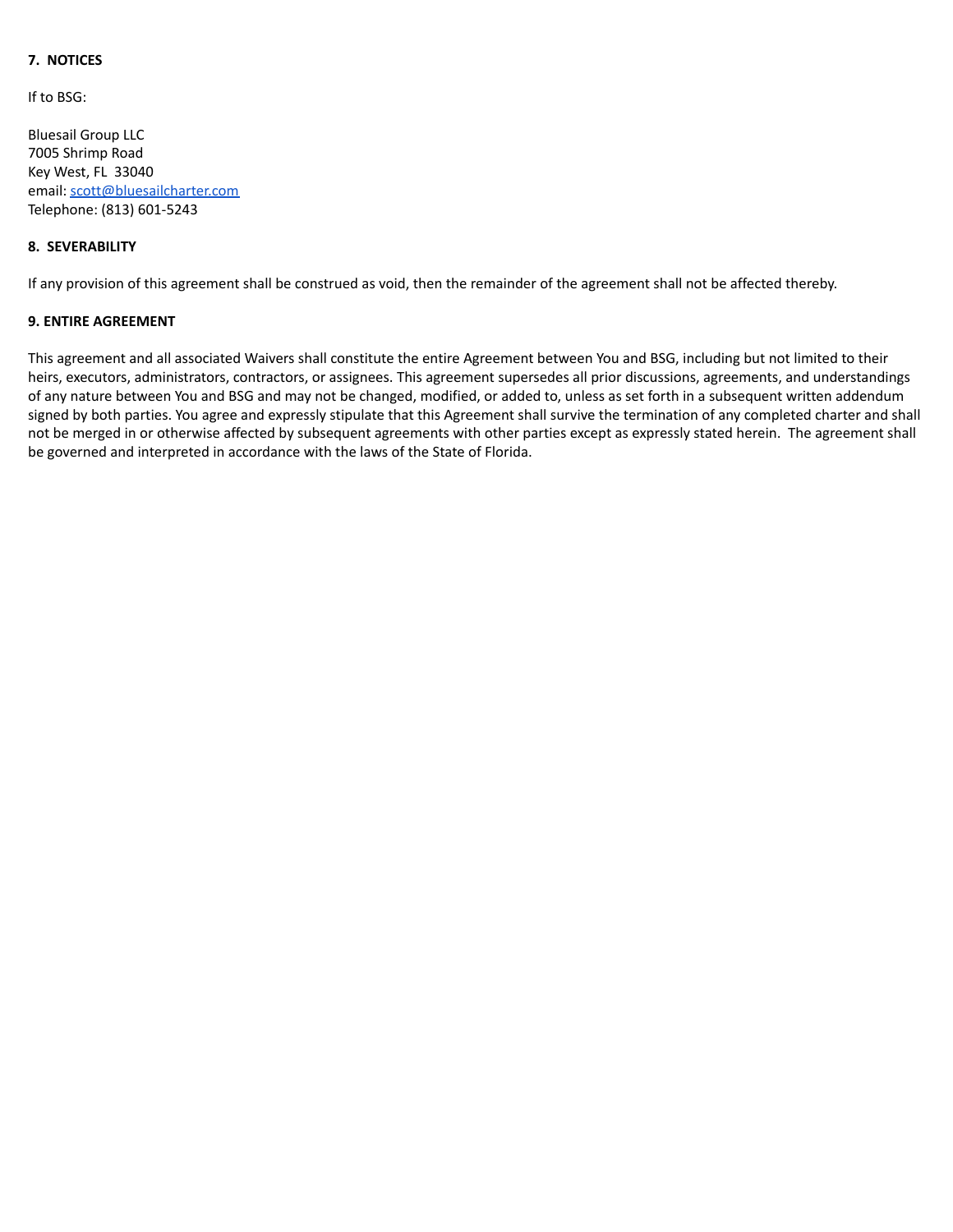## **BAREBOAT RENTAL AGREEMENT**

(ONLY FOR BOOKINGS GREATER THAN 6 PEOPLE)

This Bareboat Charter Agreement (the "Bareboat Agreement") contains the terms under which Bluesail Group LLC ("BSG") agrees to grant and offer you ("You" or "Your" or "Charterer") access to and use of BSG's owned and managed charter vessel (the "Vessel") and amenities for You and up to 11 (eleven) of Your guests. By executing a booking through the Peek Pro online booking platform ("Peek Pro") that references this Agreement, You agree to be bound by this Bareboat Agreement with regard to the vessel and associated duration booked through Peek Pro.

## **1. STATUS OF THE PARTIES**

The Owner of the Vessel (the "Owner") certifies that he/she has full authority and the right to appoint a representative of BSG to act as his/her representative in all matters relating to the Bareboat Agreement and that he/she has granted BSG permission to sign this Agreement and perform any and all related services concerning this Agreement on his/her behalf. You agree, however, that this Agreement is between You and the Owner of the Vessel and any disputes or claims that may arise regarding this Agreement shall be limited to You and the Owner.

## **2. COMPETENCE**

You certify the accuracy of the skipper sailing resume submitted to BSG to operate the Vessel. You further warrant that he/she is experienced and competent in the handling and operation of the Vessel of the same general type and size chartered and is capable of assuming the responsibilities of skipper in respect to crew control, practical knowledge of seamanship, piloting, and rules of navigation. You may delegate any of these duties to any person person holding a valid Royal Yachting Association International Certificate of Competency (the "ICC") or a NauticEd Sailing License & Credentials (the "SLC"), however You retain sole responsibility for the Vessel during the term of the Bareboat Agreement. Should BSG determine You or Your skipper to not be qualified to safely operate the Vessel, BSG may require You to demonstrate proof of competency and if in the sole discretion of BSG You or Your skipper are determined to not be capable of safely operating the Vessel, the charter may immediately be terminated. In the case of a termination due to competency You agree to not request or accept a refund of any amount from BSG unless otherwise agreed to in writing by both you and BSG.

## **3. PAYMENT AND FEES**

You agree to pay the amount listed in the booking confirmation from Peek Pro (the "Charter Fee") upon execution of the Bareboat Agreement. This payment includes use of the Vessel for the duration of the charter, however does not include a skipper, captain, crew, fuel, or food provisions of any kind. You agree to permit BSG to charge the credit card provided in addition to all required taxes and fees.

You agree to permit BSG to charge the credit card provided through Peek Pro in the amount of \$4.00 (four United States Dollars) per gallon of fuel used for the duration of the Bareboat Agreement unless You fill the Vessel's tank for fuel used prior to the termination of the Bareboat Agreement.

#### **4. DELIVERY**

BSG agrees to deliver the Vessel fully commissioned and in proper working order, outfitted as a Vessel of her size, type, and accommodations should be. The Vessel will be seaworthy, clean, in good condition throughout, and ready for service. Should it be impossible for BSG to make delivery as stipulated through causes beyond our control, and should such delivery not be made within twenty-four hours thereafter and should BSG be unable to provide a comparable Vessel, then this Bareboat Agreement may be canceled by You and any amounts paid in shall be refunded to You in full. This is the sole recourse in this event and You agree that no other recourse or reimbursements are due should said delivery not be possible. BSG or a qualified agent will examine the Vessel before departure and will certify orally that the Vessel is seaworthy, and properly outfitted for a Vessel of her size and accommodations. Any missing equipment or amenities shall be noted and presented to BSG prior to leaving the dock.

#### **5. INSURANCE**

The Vessel is insured under a standard yacht policy subject to deductible, against fire, marine and collision risks, and with protection and indemnification for any and all loss or damage up to at least \$1,000,000 that may occur or be caused by the Vessel during the charter period. In case of any accident or disaster, You shall give BSG prompt notice and cooperate fully with the BSG, the Vessel Owner and insurer with regard to any loss and in full compliance with any and all U.S. Coast Guard (and other authorities if applicable) incident reporting requirements. Prompt notice is critical for any incidents that may result in a claim to prevent prejudice from absence of notice to the insurer and opportunity to investigate and/or remedy the problem. Your Failure to give notice could cause You to become liable for the entire claim without assistance of insurance. Governmental regulations generally require prompt notice for incidents involving pollution, damage to the environment, and running aground. Should a loss occur through Your negligent or willful act, which is exempted from coverage under the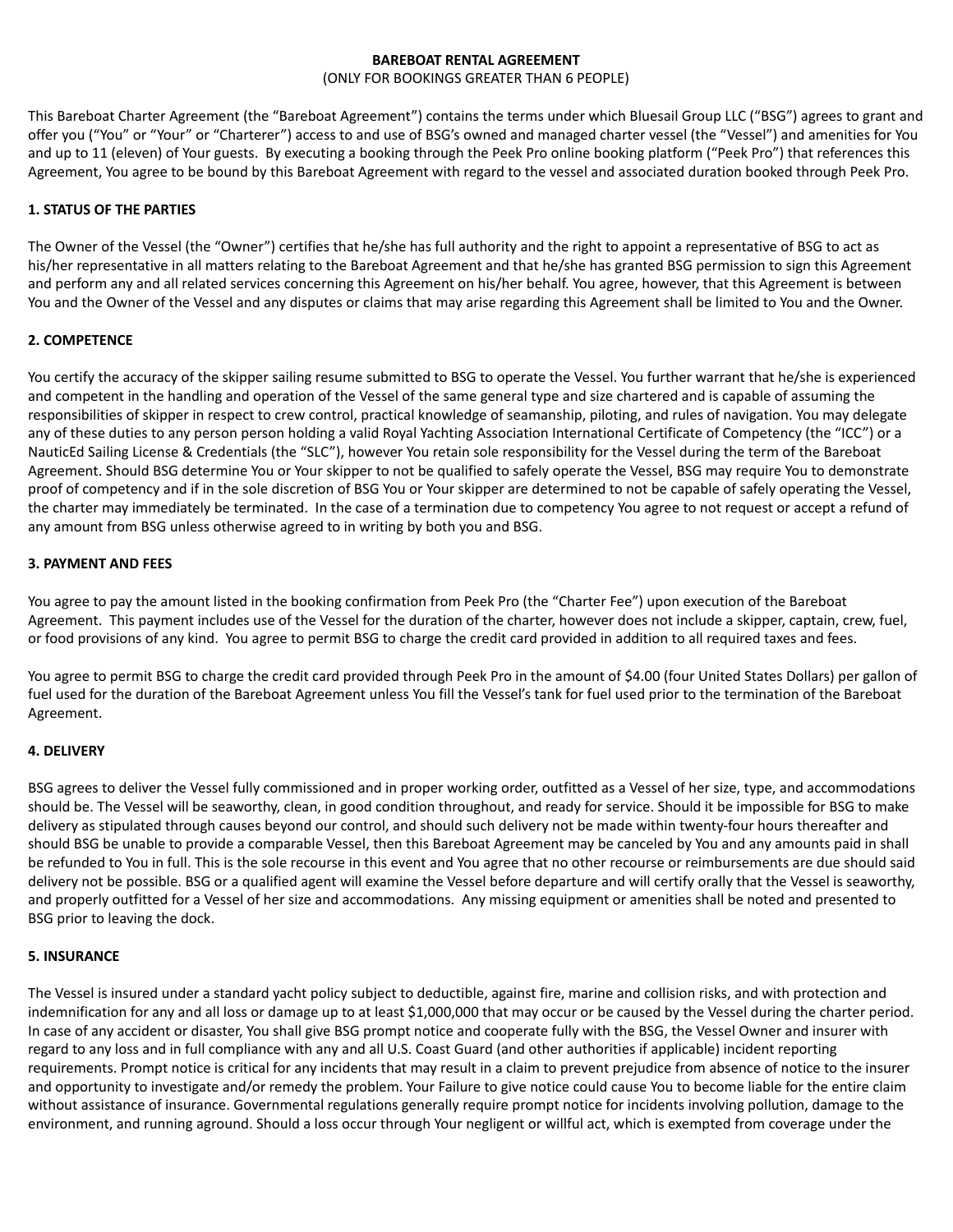standard Vessel policy, You shall remain liable for the full amount of the loss. When the deductible applies to an insured loss, each accident shall be treated separately but a sequence of damages arising from the same accident shall be treated as one claim. You are liable for the full amount of the insurance deductible, toward which the security deposit will be applied, and You agree to pay damages in excess of said security deposit up to the deductible, except as otherwise provided in the Bareboat Agreement, within 14 (fourteen) days of notification. You agree to release, indemnify, hold harmless, and defend Owner and BSG from any and all liabilities and claims for personal injury, death, property loss, and any damages whatsoever, whether such claims be brought by You and Your agents, employees, family, guests, invitees, or by third parties, even if such claim is based upon ordinary negligence of the Owner or BSG, except as such liabilities and claims are covered by the Vessel's insurance.

## **6. ACCIDENTS**

You agree to bear the risk of any loss or suit resulting from Your act or default. The Owner agrees that should the Vessel after delivery, sustain a breakdown of machinery, or be disabled or damaged by fire, grounding, collision, or other cause so as to prevent the use of the Vessel by You for a period of not less than 24 (twenty-four) hours at a time, the same not being brought about by Your act or default, the Owner shall make a pro rata credit to You (excluding insurance and trip cancelation fees) for such period in excess of said 24 (twenty-four) hours the Vessel shall be disabled or unfit for use which shall be Your sole remedy.

## **7. SKIN-DIVING/SWIMMING/RACING/WATER SPORTS/SCUBA/SPEARFISHING/FISHING**

The Owner and the insurance underwriters of the Vessel accept no responsibility or liability for accidents, injuries or death from these or related activities whether or not equipment for these uses is provided aboard the Vessel. You agree to release, indemnify, hold harmless and defend the Owner and BSG for any and all such incidents.

You agree that all people boarding the Vessel under the duration of the Bareboat Agreement must agree to a CONTRACTUAL ASSUMPTION ACKNOWLEDGEMENT OF RISKS AND LIABILITY WAIVER AND RELEASE AGREEMENT (the "Waiver") prior to boarding the Vessel. People under 18 years of age must also have an accompanying guardian or parental signature on the Waiver. Any person without an executed Waiver at the time of vessel boarding and check-in will not be permitted to board the vessel, and a refund will not be provided in any amount.

## **8. SECURITY DEPOSIT/DAMAGE WAIVER**

Prior to boarding Vessel You shall be required to provide a major credit card for a refundable security deposit totaling \$2,000.00 (two thousand United States Dollars) for monohull vessels and \$4,000.00 (four thousand United States Dollars) for catamaran vessels. The security deposit will be refunded in full, less the cost of excessive cleaning, repair or replacement of any lost or damaged items, or other charges made under the Bareboat Agreement within 10 (ten) business days following the conclusion of the Bareboat Agreement or when the final cleaning and vessel inspection completed, whichever is later. Should there be damage requiring specialized expertise and additional time to determine the cost of repairs, BSG will promptly notify You via email and include a projected timeline to obtain estimates and associated accounting of the security deposit return, if any. BSG, in its sole discretion, may waive the security deposit in cases where a pre-qualified skipper from BSG's list of skippers is hired, however You shall continue to bear the risk of any loss, suit, or damage under the Bareboat Agreement. You agree that BSG retains the right to charge the security deposit at any time, and for any reason, under this Bareboat Agreement.

It is further understood that You remain liable for the full amount of the insurance deductible in the event of an incident deemed by BSG, at its sole discretion, to be the result of Your negligence or breach of contract or any member of Your party, and You agree to pay for damage or excessive cleaning in excess of the stipulated security deposit or approved third party claim payout up to any amount not covered by insurance upon demand within ten (10) days of notification. This amount shall be applied to the insurance deductible, excessive cleaning, and the repair of any damage or loss, including marina fees caused by You or any member of Your party and not covered by the Owner's insurance or other charges not covered by insurance. In the event that said damages cause the postponement or cancellation of any scheduled subsequent charters, You agree to compensate BSG for all lost revenue and income during the time that said Vessel is under repair and unavailable for revenue-generating service. Should said costs exceed the amount of the security deposit You will remain fully responsible for said loss without exception. If there is a loss or other dispute, Your security deposit shall be held by BSG until the dispute is resolved and then will be distributed according to the settlement between the parties involved. You hereby acknowledges to be 100% (one hundred percent) responsible for any costs of damage repair and excessive cleaning not previously noted at the time of checkout during the period of time of the Bareboat Agreement (or a reasonable extension in the case of the damage not being immediately revealed at the time of check in—the same as if You were the owner during this time).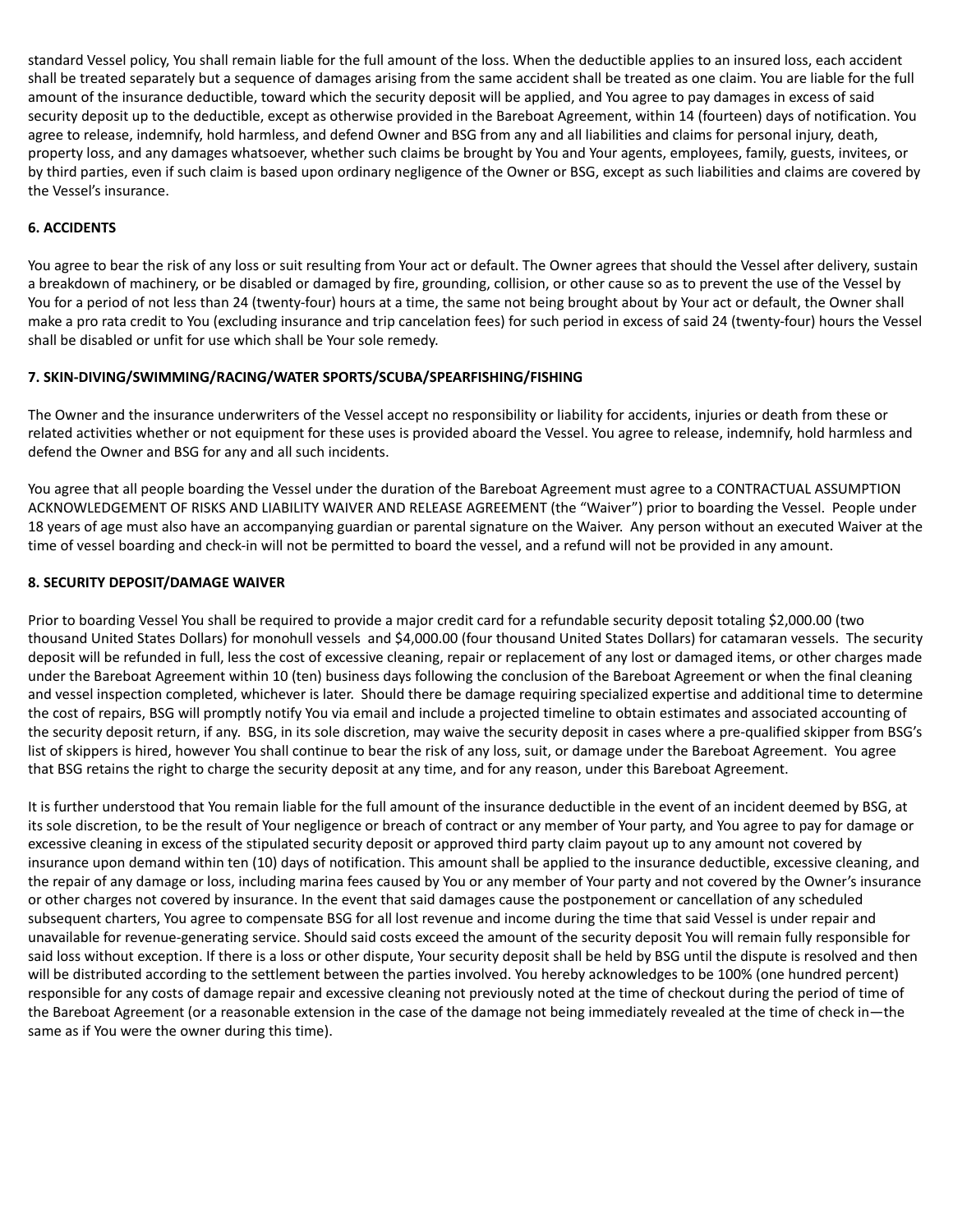#### **9. RUNNING EXPENSES**

You agree to accept the Vessel delivered as herein provided and to pay all running expenses during the term of the Bareboat Agreement. These include, but are not limited to, fuel, water, deck, engine and other consumable stores, piloting, port charges, towing, pump out charges, food provisions, and supplies for You and any member of your party.

#### **10. BAREBOAT CHARTER**

This booking shall be at all times construed as a bareboat charter ("Bareboat"), even if the Vessel remains tied to the dock for the duration of the Agreement and pursuant thereto. You shall keep the Vessel in good repair and will surrender the Vessel at the termination of the charter free and clear of all indebtedness, liens, or other charges of any type whatsoever. Further it is agreed and understood that You assume all responsibility for injury, death, property damage, or other claim of any nature that may arise during the period of the charter or at any time when the Vessel is in Your custody and under Your control, except for claims covered by insurance. You further agree to indemnify the Owner and BSG against any aforementioned claims that may arise. You have full authority and responsibility regarding the operation of the Vessel for the term of the Bareboat Agreement. You agree to be responsible for the safe navigation of the Vessel and to be full judge on whether it is reasonable or prudent to sail at any given time having considered the state of weather and the surrounding circumstances.

#### **11. LIENS/REPAIRS**

You agree to be responsible for and to replace or make good any injury or damage to the Vessel, her equipment, or furnishings, caused by You and any member of Your party, and agree to be responsible for any loss or damage to the hull, machinery, equipment, tackle, furniture, or the like caused during the term of the Bareboat Agreement except as may be covered by insurance for the Vessel. You, Your agent, employees, and any member of your party have no right or power to permit or suffer the creation of any maritime liens against the Vessel unless otherwise provided under Federal, State, or Local regulations. You agree to indemnify the Owner and BSG for any charges or losses in connection therewith, including reasonable attorney's fees for any period of time up until they are discovered. You hereby agree that this liability may extend beyond the termination of this Agreement. You are fully responsible for the consequence of any unauthorized repairs.

## **12. RESTRICTED USE**

You agree to restrict Your vessel operating area to the navigation limits below and not to extend beyond those limits. You agree that the Vessel shall be employed exclusively as a pleasure Vessel for the sole and proper use of You and members of Your party during the term of the Bareboat Agreement and shall not transport merchandise, nor carry passengers for pay or hire, nor engage in any trade, nor in any way violate the laws of the United States of America, or any other government within whose jurisdiction the Vessel may be at any time and shall comply with the law in all other respects. The Vessel is to be at anchor, mooring, or dock no later than 1 (one) hour after sunset and until 1 (one) hour before sunrise. Night sailing is prohibited unless otherwise agreed to by BSG in writing in advance. You are required to submit a projected float plan to BSG prior to departure and to notify BSG during the period of charter of significant departure from this submitted float plan. Federal, state, local, and foreign laws prohibit the transport or possession of any illegal drugs or other contraband, illegal aliens, or products restricted or forbidden by law. In addition to criminal and civil penalties against violators, laws allow for the forfeiture of any Vessel used in illegal transport or possession. You agree to pay all damages, fines, and penalties arising from any criminal and civil violations of any law by You and members of Your party, including but not limited to legal fees and expenses required for the recovery of the Vessel, its equipment, and lost revenue.

Navigation Limits: You agree to operate the Vessel only within the following navigation limits, unless prior written consent from BSG has been obtained, subject to additional terms and conditions required.

**FLORIDA EAST COAST AND WEST COAST:** You agree to restrict the cruising of the Vessel to the coastal and inland waters of the State of Florida between the geographic points of West Palm Beach to the North and Naples on the West coast, including the waters of the Florida Keys and the Dry Tortugas, and the portion of the Atlantic Ocean lying between the East Coast of Florida and the Islands of Bimini and Grand Bahama, north of the Tropic of Cancer. Gulf Stream crossings and The Dry Tortugas trips are subject to fair weather conditions and prior approval of the float plan by BSG.

**NIGHT CRUISING:** You agree not to operate the Vessel between 1 (one) hour after sunset until 1 (one) hour prior to sunrise except for Gulf Stream crossings to make a daylight landfall. Otherwise, You are restricted to cruising only during daylight hours unless otherwise agreed to in writing by BSG in advance.

**CUBA:** You agree not to operate the Vessel to Cuba or to Cuban waters except by written approval from BSG, which is subject to additional terms and conditions.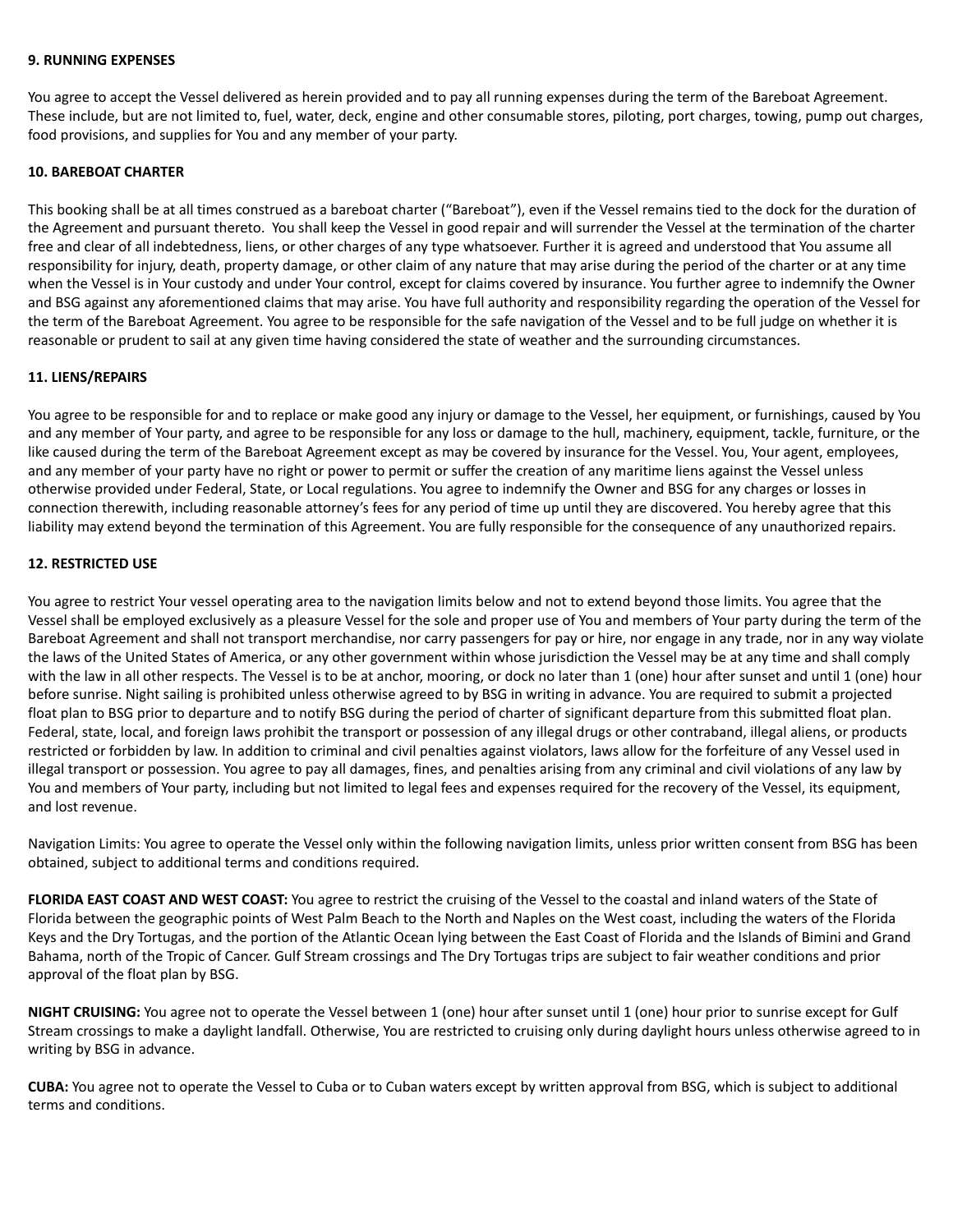NOTE: If, for any reason You operate the Vessel beyond the navigational limits set forth above, without BSG prior written consent, then You shall be liable for all loss and damages to the Vessel and all liabilities incurred, which may not be covered by the Vessel's insurance coverage . Further, all sums You paid or deposited to BSG, including security deposits, shall be forfeited to BSG as damages but without waiver of the right by Owner and BSG to claim additional damages.

## **13. YOUR AUTHORITY OVER CREW**

Both parties agree that full authority regarding the operation and management of the Vessel is hereby transferred to you. In the event, however, that You wish to utilize the services of a qualified skipper, it is agreed that said skipper and/or crew members are Your direct agents and employees and not the Owner or BSG. The skipper and crew shall receive orders from You as to ports to be called and the general course of the voyage, but the skipper shall be responsible for the safe navigation of the Vessel, and You shall abide by his or her judgment as to sailing, weather, anchorages, and related pertinent matters.

## **14. ACCIDENTAL DEATH AND INJURY**

BSG strictly prohibits the use or consumption of illegal drugs. The consumption of alcohol may increase the risk of injury around water and boats and You and all members of Your party accept that risk. BSG its employees, officers, directors, affiliates, contractors, insurers, and agents shall be held harmless from any and all claims or liability for personal injury or death arising from or related to, directly or indirectly, the use or consumption of alcohol or illegal drugs.

#### **15. NON-ASSIGNMENTS**

You agree not to assign this Agreement or sub-charter the Vessel without written consent by BSG in advance.

## **16. RADIO/TELEPHONE**

You agree that only adults 18 (eighteen) years of age or older will use the radio and/or telephone, which will be used in accordance with the Federal Communication regulations.

## **17. PETS/PASSENGERS/ZERO TOLERANCE**

You agree that no pets are permitted aboard the Vessel at any time, that the number of passengers sleeping aboard shall not exceed the number of berths, and that no illegal substances of any type or quantity will be carried aboard the Vessel at any time. Smoking of any type is not allowed onboard the Vessel; \$500 will be retained from the security deposit if BSG determines, in its sole discretion, that smoking has occurred aboard the Vessel

#### **18. WEATHER**

The Owner and BSG assume no responsibility for weather conditions that may arise or occur during the term of this Bareboat Agreement and all rates and agreements shall continue in full force and effect. While weather conditions shall not offer any exceptions to delivery or redelivery of the Vessel, it is Your responsibility to follow safe practices regarding cruising in adverse weather and accept any penalties that may occur as a result of a decision not to travel during inclement weather. In the event redelivery is delayed due to adverse weather, BSG advises You to notify BSG who will make every effort to assist You at the Your sole risk and expense. Should a named tropical storm or hurricane impact the areas inside navigation limits set forth herein, both parties will use best efforts to reschedule the charter dates. Alternatively, if the parties do not come to agreement on rescheduled charter dates BSG will provide a full 100% (one hundred percent) refund to You of all amounts paid, less any expenses incurred by BSG in the performance of the Bareboat Agreement.

#### **19. REDELIVERY**

You agree to redeliver the Vessel, her equipment and furnishings, free and clear of any indebtedness at the expiration of the charter to the Owner or BSG at the point of original delivery, or such other location as agreed in writing. The Vessel shall be in as clean a state and in as good a condition as when delivery was taken, except for ordinary wear and tear. Should it be impossible for You to make redelivery of the Vessel as stipulated, You shall pay pro rata for the time that such redelivery is delayed (based on the published daily charge of BSG plus damages for loss of other charters (if any) or inability of the Owner to use the boat. You agree to indemnify and hold harmless the Owner, his or her administrators, representatives or assignees for any and all liabilities for loss, damage, personal injury or death to third persons, occasioned by negligence or Your default. In the case of any accident or disaster, You shall give the Owner or BSG prompt notice of the same and make a detailed written report to the BSG and the Owner within 48 (forty-eight) hours of the accident. You agree that if the said Vessel is not returned to BSG by the specified time on the booking scheduled in Peek Pro, You shall be charged the prorated portion of the current charter